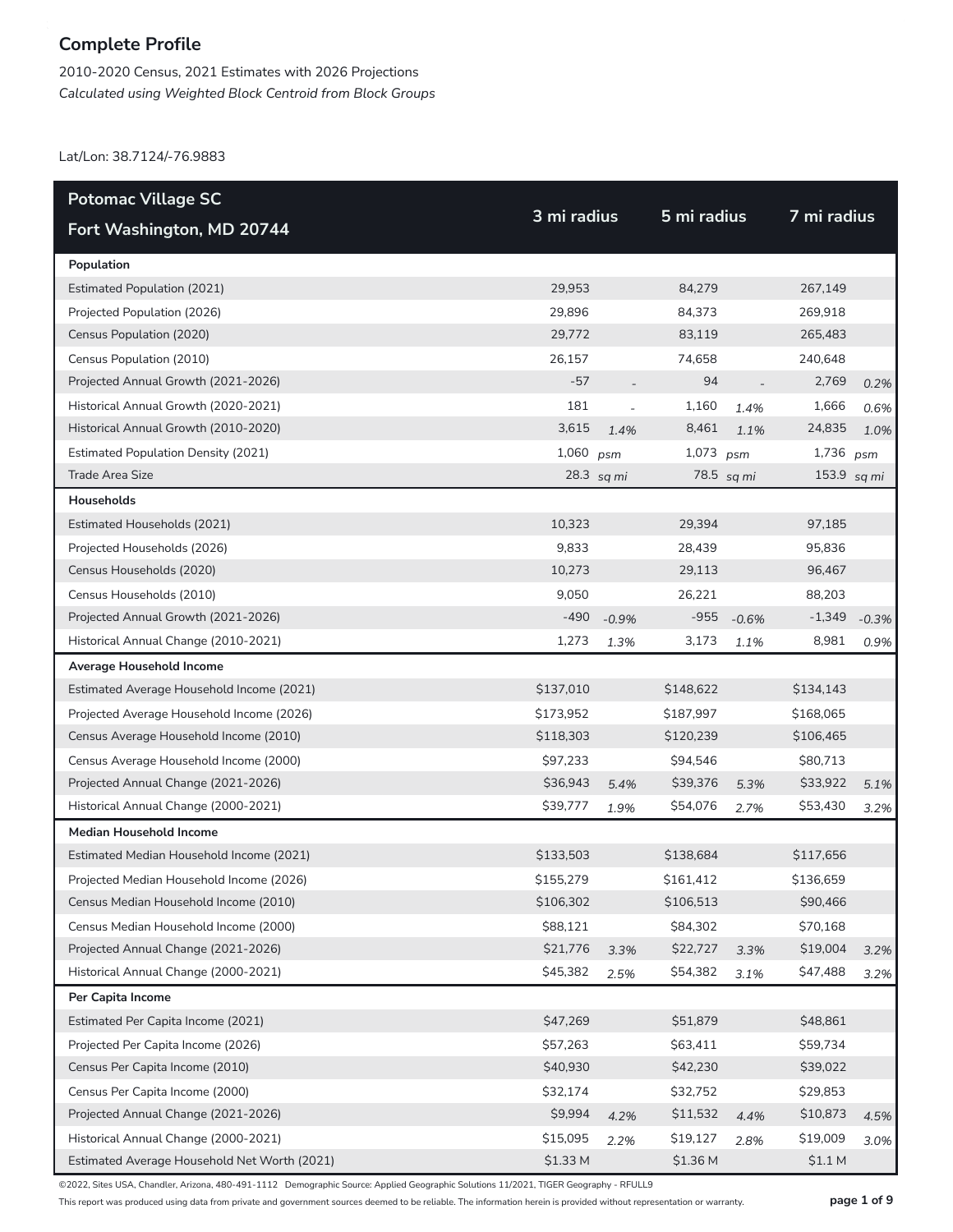2010-2020 Census, 2021 Estimates with 2026 Projections *Calculated using Weighted Block Centroid from Block Groups*

Lat/Lon: 38.7124/-76.9883

| <b>Potomac Village SC</b>                     | 3 mi radius  |              |              | 5 mi radius |               |       |
|-----------------------------------------------|--------------|--------------|--------------|-------------|---------------|-------|
| Fort Washington, MD 20744                     |              |              |              |             | 7 mi radius   |       |
| <b>Race and Ethnicity</b>                     |              |              |              |             |               |       |
| Total Population (2021)                       | 29,953       |              | 84,279       |             | 267,149       |       |
| White (2021)                                  |              | 3,871 12.9%  | 21,671 25.7% |             | 68,561        | 25.7% |
| Black or African American (2021)              | 19,926 66.5% |              | 46,104 54.7% |             | 135,042 50.5% |       |
| American Indian or Alaska Native (2021)       | 120          | 0.4%         | 322          | 0.4%        | 1,503         | 0.6%  |
| Asian (2021)                                  | 1,829        | 6.1%         | 4,989        | 5.9%        | 15,222        | 5.7%  |
| Hawaiian or Pacific Islander (2021)           | 25           | $\sim$       | 65           |             | 180           |       |
| Other Race (2021)                             | 2,178        | 7.3%         | 5,409        | 6.4%        | 25,182        | 9.4%  |
| Two or More Races (2021)                      | 2,004        | 6.7%         | 5,719        | 6.8%        | 21,460        | 8.0%  |
| Population < 18 (2021)                        | 5,729        | 19.1%        | 17,541 20.8% |             | 59,021        | 22.1% |
| White Not Hispanic                            | 339          | 5.9%         | 3,805        | 21.7%       | 9,681         | 16.4% |
| <b>Black or African American</b>              | 3,684        | 64.3%        |              | 8,873 50.6% | 28,832 48.9%  |       |
| Asian                                         | 254          | 4.4%         | 757          | 4.3%        | 2,731         | 4.6%  |
| Other Race Not Hispanic                       | 389          | 6.8%         | 1,275        | 7.3%        | 4,600         | 7.8%  |
| Hispanic                                      | 1,064        | 18.6%        |              | 2,831 16.1% | 13,177        | 22.3% |
| Not Hispanic or Latino Population (2021)      | 26,316 87.9% |              | 74,804 88.8% |             | 224,700 84.1% |       |
| Not Hispanic White                            |              | 3,443 13.1%  | 20,350       | 27.2%       | 63,079        | 28.1% |
| Not Hispanic Black or African American        | 19,541 74.3% |              | 45,176 60.4% |             | 132,420       | 58.9% |
| Not Hispanic American Indian or Alaska Native | 52           | 0.2%         | 166          | 0.2%        | 605           | 0.3%  |
| Not Hispanic Asian                            | 1,804        | 6.9%         | 4,885        | 6.5%        | 14,906        | 6.6%  |
| Not Hispanic Hawaiian or Pacific Islander     | 20           |              | 53           |             | 144           |       |
| Not Hispanic Other Race                       | 309          | 1.2%         | 886          | 1.2%        | 2,819         | 1.3%  |
| Not Hispanic Two or More Races                | 1,148        | 4.4%         | 3,288        | 4.4%        | 10,727        | 4.8%  |
| Hispanic or Latino Population (2021)          |              | 3,636 12.1%  | 9,476        | 11.2%       | 42,449        | 15.9% |
| Hispanic White                                | 429          | 11.8%        | 1,321        | 13.9%       | 5,482         | 12.9% |
| Hispanic Black or African American            |              | 386 10.6%    | 927          | 9.8%        | 2,622         | 6.2%  |
| Hispanic American Indian or Alaska Native     | 68           | 1.9%         | 157          | 1.7%        | 898           | 2.1%  |
| Hispanic Asian                                | $26\,$       | 0.7%         | 104          | 1.1%        | 316           | 0.7%  |
| Hispanic Hawaiian or Pacific Islander         | 5            | 0.1%         | 12           | 0.1%        | 36            |       |
| Hispanic Other Race                           | 1,868        | 51.4%        |              | 4,523 47.7% | 22,363        | 52.7% |
| Hispanic Two or More Races                    | 855          | 23.5%        |              | 2,431 25.7% | 10,732        | 25.3% |
| Not Hispanic or Latino Population (2020)      | 26,193 88.0% |              | 73,362 88.3% |             | 220,147 82.9% |       |
| Hispanic or Latino Population (2020)          | 3,579        | 12.0%        |              | 9,757 11.7% | 45,336        | 17.1% |
| Not Hispanic or Latino Population (2010)      |              | 24,730 94.5% | 70,299 94.2% |             | 212,185 88.2% |       |
| Hispanic or Latino Population (2010)          | 1,427        | 5.5%         | 4,359        | 5.8%        | 28,463        | 11.8% |
| Not Hispanic or Latino Population (2026)      |              | 26,145 87.5% | 74,570 88.4% |             | 226,525 83.9% |       |
| Hispanic or Latino Population (2026)          | 3,750        | 12.5%        | 9,803        | 11.6%       | 43,393        | 16.1% |
| Projected Annual Growth (2021-2026)           | 114          | 0.6%         | 328          | 0.7%        | 944           | 0.4%  |
| Historical Annual Growth (2010-2020)          |              | 2,152 15.1%  | 5,398        | 12.4%       | 16,872        | 5.9%  |

©2022, Sites USA, Chandler, Arizona, 480-491-1112 Demographic Source: Applied Geographic Solutions 11/2021, TIGER Geography - RFULL9

This report was produced using data from private and government sources deemed to be reliable. The information herein is provided without representation or warranty. **page 2 of 9**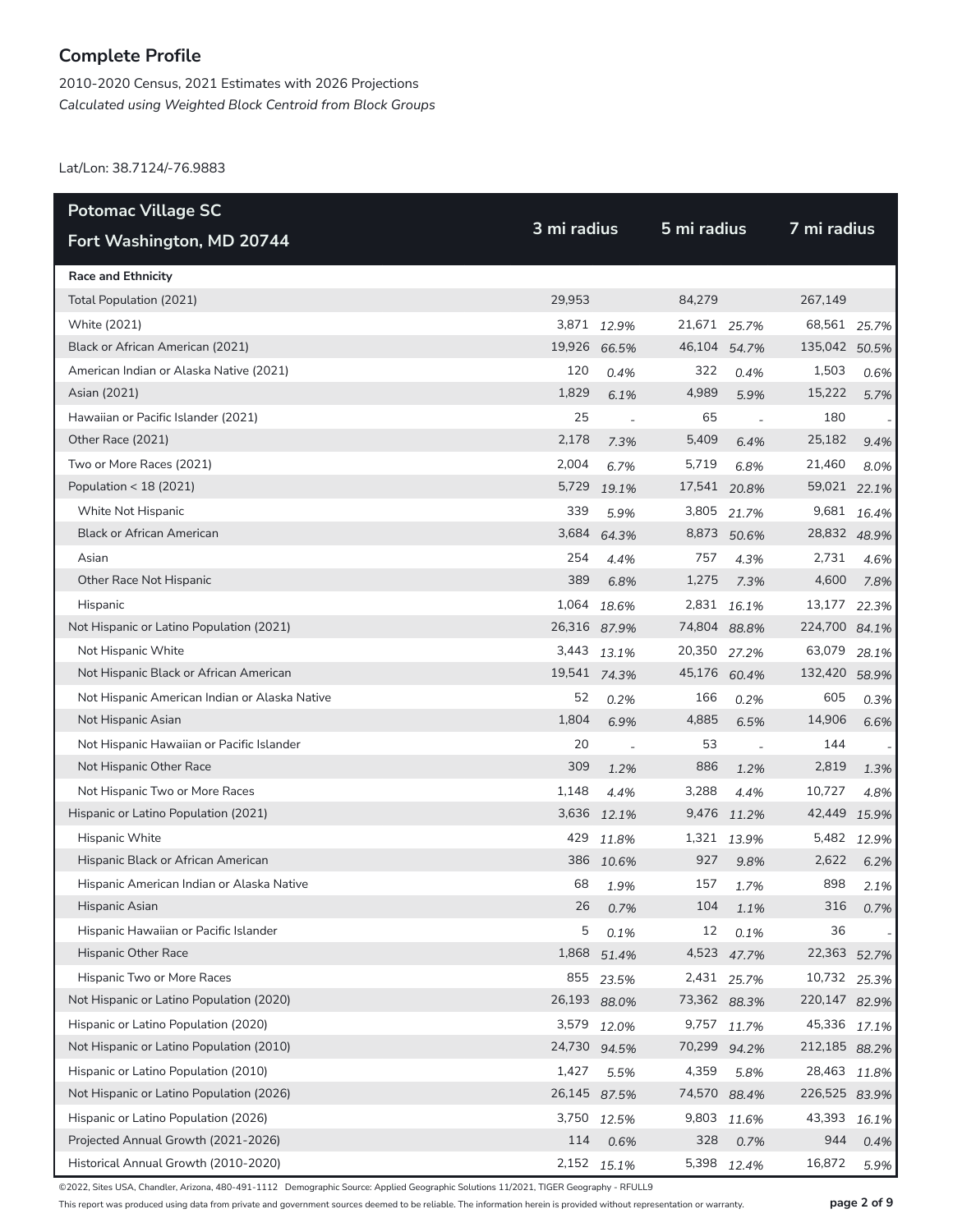2010-2020 Census, 2021 Estimates with 2026 Projections *Calculated using Weighted Block Centroid from Block Groups*

Lat/Lon: 38.7124/-76.9883

| <b>Potomac Village SC</b>            |              |             |              |             |               |      |  |  |
|--------------------------------------|--------------|-------------|--------------|-------------|---------------|------|--|--|
| Fort Washington, MD 20744            | 3 mi radius  |             | 5 mi radius  |             | 7 mi radius   |      |  |  |
| <b>Total Age Distribution (2021)</b> |              |             |              |             |               |      |  |  |
| <b>Total Population</b>              | 29,953       |             | 84,279       |             | 267,149       |      |  |  |
| Age Under 5 Years                    | 1,384        | 4.6%        | 4,251        | 5.0%        | 15,739        | 5.9% |  |  |
| Age 5 to 9 Years                     | 1,610        | 5.4%        | 4,999        | 5.9%        | 16,709        | 6.3% |  |  |
| Age 10 to 14 Years                   | 1,755        | 5.9%        | 5,379        | 6.4%        | 17,162        | 6.4% |  |  |
| Age 15 to 19 Years                   | 1,645        | 5.5%        | 4,695        | 5.6%        | 15,596        | 5.8% |  |  |
| Age 20 to 24 Years                   | 1,317        | 4.4%        | 3,612        | 4.3%        | 14,290        | 5.3% |  |  |
| Age 25 to 29 Years                   | 1,426        | 4.8%        | 3,774        | 4.5%        | 15,633        | 5.9% |  |  |
| Age 30 to 34 Years                   | 1,532        | 5.1%        | 4,303        | 5.1%        | 17,267        | 6.5% |  |  |
| Age 35 to 39 Years                   | 1,745        | 5.8%        | 5,219        | 6.2%        | 18,251        | 6.8% |  |  |
| Age 40 to 44 Years                   | 1,953        | 6.5%        | 5,667        | 6.7%        | 18,494        | 6.9% |  |  |
| Age 45 to 49 Years                   | 2,027        | 6.8%        | 5,750        | 6.8%        | 18,153        | 6.8% |  |  |
| Age 50 to 54 Years                   | 2,282        | 7.6%        | 6,169        | 7.3%        | 18,937        | 7.1% |  |  |
| Age 55 to 59 Years                   | 2,660        | 8.9%        | 7,046        | 8.4%        | 19,980        | 7.5% |  |  |
| Age 60 to 64 Years                   | 2,717        | 9.1%        | 6,886        | 8.2%        | 18,460        | 6.9% |  |  |
| Age 65 to 69 Years                   | 2,168        | 7.2%        | 5,774        | 6.9%        | 14,666        | 5.5% |  |  |
| Age 70 to 74 Years                   | 1,669        | 5.6%        | 4,470        | 5.3%        | 11,499        | 4.3% |  |  |
| Age 75 to 79 Years                   | 911          | 3.0%        | 2,852        | 3.4%        | 7,353         | 2.8% |  |  |
| Age 80 to 84 Years                   | 587          | 2.0%        | 1,656        | 2.0%        | 4,341         | 1.6% |  |  |
| Age 85 Years or Over                 | 566          | 1.9%        | 1,778        | 2.1%        | 4,619         | 1.7% |  |  |
| Median Age                           | 45.9         |             | 44.5         |             | 40.3          |      |  |  |
| Age 19 Years or Less                 |              | 6,394 21.3% | 19,325 22.9% |             | 65,205 24.4%  |      |  |  |
| Age 20 to 64 Years                   | 17,659 59.0% |             | 48,425 57.5% |             | 159,466 59.7% |      |  |  |
| Age 65 Years or Over                 |              | 5,900 19.7% | 16,530 19.6% |             | 42,478 15.9%  |      |  |  |
| Female Age Distribution (2021)       |              |             |              |             |               |      |  |  |
| Female Population                    | 15,418 51.5% |             | 43,728       | 51.9%       | 138,610 51.9% |      |  |  |
| Age Under 5 Years                    | 665          | 4.3%        | 2,114        | 4.8%        | 7,683         | 5.5% |  |  |
| Age 5 to 9 Years                     | 748          | 4.9%        | 2,367        | 5.4%        | 8,054         | 5.8% |  |  |
| Age 10 to 14 Years                   | 848          | 5.5%        | 2,591        | 5.9%        | 8,425         | 6.1% |  |  |
| Age 15 to 19 Years                   | 804          | 5.2%        | 2,260        | 5.2%        | 7,530         | 5.4% |  |  |
| Age 20 to 24 Years                   | 633          | 4.1%        | 1,742        | 4.0%        | 7,009         | 5.1% |  |  |
| Age 25 to 29 Years                   | 703          | 4.6%        | 1,882        | 4.3%        | 8,148         | 5.9% |  |  |
| Age 30 to 34 Years                   | 775          | 5.0%        | 2,286        | 5.2%        | 9,073         | 6.5% |  |  |
| Age 35 to 39 Years                   |              | 929 6.0%    | 2,799        | 6.4%        | 9,664         | 7.0% |  |  |
| Age 40 to 44 Years                   | 992          | 6.4%        | 2,912        | 6.7%        | 9,496         | 6.9% |  |  |
| Age 45 to 49 Years                   | 1,041        | 6.8%        | 2,976        | 6.8%        | 9,360         | 6.8% |  |  |
| Age 50 to 54 Years                   | 1,224        | 7.9%        | 3,306        | 7.6%        | 9,964         | 7.2% |  |  |
| Age 55 to 59 Years                   | 1,419        | 9.2%        | 3,787        | 8.7%        | 10,744        | 7.8% |  |  |
| Age 60 to 64 Years                   | 1,389        | 9.0%        | 3,617        | 8.3%        | 9,788         | 7.1% |  |  |
| Age 65 to 69 Years                   | 1,167        | 7.6%        | 3,071        | 7.0%        | 7,741         | 5.6% |  |  |
| Age 70 to 74 Years                   | 853          | 5.5%        | 2,324        | 5.3%        | 6,180         | 4.5% |  |  |
| Age 75 to 79 Years                   | 488          | 3.2%        | 1,551        | 3.5%        | 4,063         | 2.9% |  |  |
| Age 80 to 84 Years                   | 340          | 2.2%        | 943          | 2.2%        | 2,538         | 1.8% |  |  |
| Age 85 Years or Over                 | 400          | 2.6%        | 1,200        | 2.7%        | 3,150         | 2.3% |  |  |
| Female Median Age                    | 47.1         |             | 45.7         |             | 41.5          |      |  |  |
| Age 19 Years or Less                 |              | 3,065 19.9% |              | 9,331 21.3% | 31,692 22.9%  |      |  |  |
| Age 20 to 64 Years                   |              | 9,106 59.1% | 25,306 57.9% |             | 83,246 60.1%  |      |  |  |
| Age 65 Years or Over                 |              | 3,248 21.1% |              | 9,090 20.8% | 23,672 17.1%  |      |  |  |

©2022, Sites USA, Chandler, Arizona, 480-491-1112 Demographic Source: Applied Geographic Solutions 11/2021, TIGER Geography - RFULL9

This report was produced using data from private and government sources deemed to be reliable. The information herein is provided without representation or warranty. **page 3 of 9**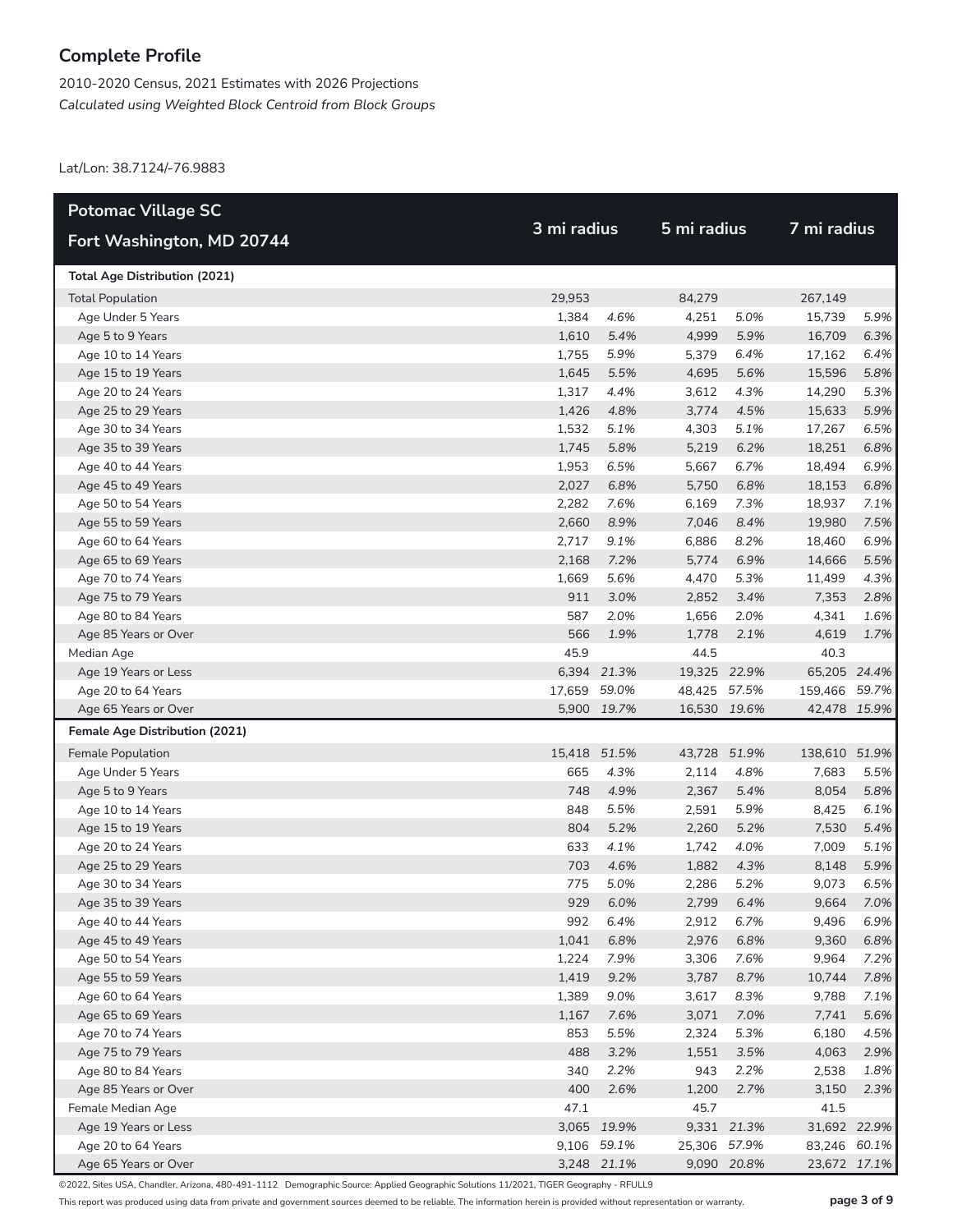2010-2020 Census, 2021 Estimates with 2026 Projections *Calculated using Weighted Block Centroid from Block Groups*

Lat/Lon: 38.7124/-76.9883

| <b>Potomac Village SC</b>    |              |             |              |             |               |           |  |  |
|------------------------------|--------------|-------------|--------------|-------------|---------------|-----------|--|--|
| Fort Washington, MD 20744    | 3 mi radius  |             | 5 mi radius  |             | 7 mi radius   |           |  |  |
| Male Age Distribution (2021) |              |             |              |             |               |           |  |  |
| Male Population              | 14,535 48.5% |             | 40,551 48.1% |             | 128,539 48.1% |           |  |  |
| Age Under 5 Years            | 719          | 4.9%        | 2,138        | 5.3%        | 8,055         | 6.3%      |  |  |
| Age 5 to 9 Years             | 862          | 5.9%        | 2,632        | 6.5%        | 8,655         | 6.7%      |  |  |
| Age 10 to 14 Years           | 907          | 6.2%        | 2,788        | 6.9%        | 8,737         | 6.8%      |  |  |
| Age 15 to 19 Years           | 841          | 5.8%        | 2,435        | 6.0%        | 8,065         | 6.3%      |  |  |
| Age 20 to 24 Years           | 684          | 4.7%        | 1,870        | 4.6%        | 7,281         | 5.7%      |  |  |
| Age 25 to 29 Years           | 722          | 5.0%        | 1,892        | 4.7%        | 7,485         | 5.8%      |  |  |
| Age 30 to 34 Years           | 758          | 5.2%        | 2,017        | 5.0%        | 8,193         | 6.4%      |  |  |
| Age 35 to 39 Years           | 816          | 5.6%        | 2,420        | 6.0%        | 8,587         | 6.7%      |  |  |
| Age 40 to 44 Years           | 961          | 6.6%        | 2,755        | 6.8%        | 8,999         | 7.0%      |  |  |
| Age 45 to 49 Years           | 986          | 6.8%        | 2,774        | 6.8%        | 8,793         | 6.8%      |  |  |
| Age 50 to 54 Years           | 1,058        | 7.3%        | 2,863        | 7.1%        | 8,973         | 7.0%      |  |  |
| Age 55 to 59 Years           | 1,241        | 8.5%        | 3,259        | 8.0%        | 9,237         | 7.2%      |  |  |
| Age 60 to 64 Years           | 1,328        | 9.1%        | 3,269        | 8.1%        | 8,672         | 6.7%      |  |  |
| Age 65 to 69 Years           | 1,001        | 6.9%        | 2,702        | 6.7%        | 6,925         | 5.4%      |  |  |
| Age 70 to 74 Years           | 815          | 5.6%        | 2,146        | 5.3%        | 5,318         | 4.1%      |  |  |
| Age 75 to 79 Years           | 423          | 2.9%        | 1,301        | 3.2%        | 3,290         | 2.6%      |  |  |
| Age 80 to 84 Years           | 247          | 1.7%        | 712          | 1.8%        | 1,803         | 1.4%      |  |  |
| Age 85 Years or Over         | 166          | 1.1%        | 577          | 1.4%        | 1,469         | 1.1%      |  |  |
| Male Median Age              | 44.4         |             | 43.0         |             | 39.0          |           |  |  |
| Age 19 Years or Less         |              | 3,329 22.9% |              | 9,993 24.6% | 33,513 26.1%  |           |  |  |
| Age 20 to 64 Years           |              | 8,554 58.8% | 23,119 57.0% |             | 76,220 59.3%  |           |  |  |
| Age 65 Years or Over         |              | 2,652 18.2% |              | 7,439 18.3% | 18,806 14.6%  |           |  |  |
| Males per 100 Females (2021) |              |             |              |             |               |           |  |  |
| Overall Comparison           | 94           |             | 93           |             | 93            |           |  |  |
| Age Under 5 Years            |              | 108 52.0%   |              | 101 50.3%   |               | 105 51.2% |  |  |
| Age 5 to 9 Years             |              | 115 53.5%   |              | 111 52.7%   |               | 107 51.8% |  |  |
| Age 10 to 14 Years           |              | 107 51.7%   | 108          | 51.8%       |               | 104 50.9% |  |  |
| Age 15 to 19 Years           |              | 105 51.1%   |              | 108 51.9%   |               | 107 51.7% |  |  |
| Age 20 to 24 Years           |              | 108 51.9%   |              | 107 51.8%   |               | 104 51.0% |  |  |
| Age 25 to 29 Years           |              | 103 50.7%   |              | 101 50.1%   |               | 92 47.9%  |  |  |
| Age 30 to 34 Years           |              | 98 49.5%    |              | 88 46.9%    |               | 90 47.5%  |  |  |
| Age 35 to 39 Years           |              | 88 46.8%    |              | 86 46.4%    |               | 89 47.1%  |  |  |
| Age 40 to 44 Years           |              | 97 49.2%    |              | 95 48.6%    |               | 95 48.7%  |  |  |
| Age 45 to 49 Years           |              | 95 48.6%    |              | 93 48.2%    |               | 94 48.4%  |  |  |
| Age 50 to 54 Years           |              | 86 46.4%    |              | 87 46.4%    |               | 90 47.4%  |  |  |
| Age 55 to 59 Years           |              | 87 46.6%    |              | 86 46.3%    |               | 86 46.2%  |  |  |
| Age 60 to 64 Years           |              | 96 48.9%    |              | 90 47.5%    |               | 89 47.0%  |  |  |
| Age 65 to 69 Years           |              | 86 46.2%    |              | 88 46.8%    |               | 89 47.2%  |  |  |
| Age 70 to 74 Years           |              | 96 48.9%    |              | 92 48.0%    |               | 86 46.3%  |  |  |
| Age 75 to 79 Years           |              | 87 46.5%    |              | 84 45.6%    |               | 81 44.7%  |  |  |
| Age 80 to 84 Years           |              | 73 42.1%    |              | 76 43.0%    |               | 71 41.5%  |  |  |
| Age 85 Years or Over         |              | 42 29.3%    |              | 48 32.5%    |               | 47 31.8%  |  |  |
| Age 19 Years or Less         |              | 109 52.1%   |              | 107 51.7%   |               | 106 51.4% |  |  |
| Age 20 to 39 Years           |              | 98 49.5%    |              | 94 48.5%    |               | 93 48.2%  |  |  |
| Age 40 to 64 Years           |              | 92 47.9%    |              | 90 47.3%    |               | 91 47.5%  |  |  |
| Age 65 Years or Over         |              | 82 44.9%    |              | 82 45.0%    |               | 79 44.3%  |  |  |

©2022, Sites USA, Chandler, Arizona, 480-491-1112 Demographic Source: Applied Geographic Solutions 11/2021, TIGER Geography - RFULL9

This report was produced using data from private and government sources deemed to be reliable. The information herein is provided without representation or warranty. **page 4 of 9**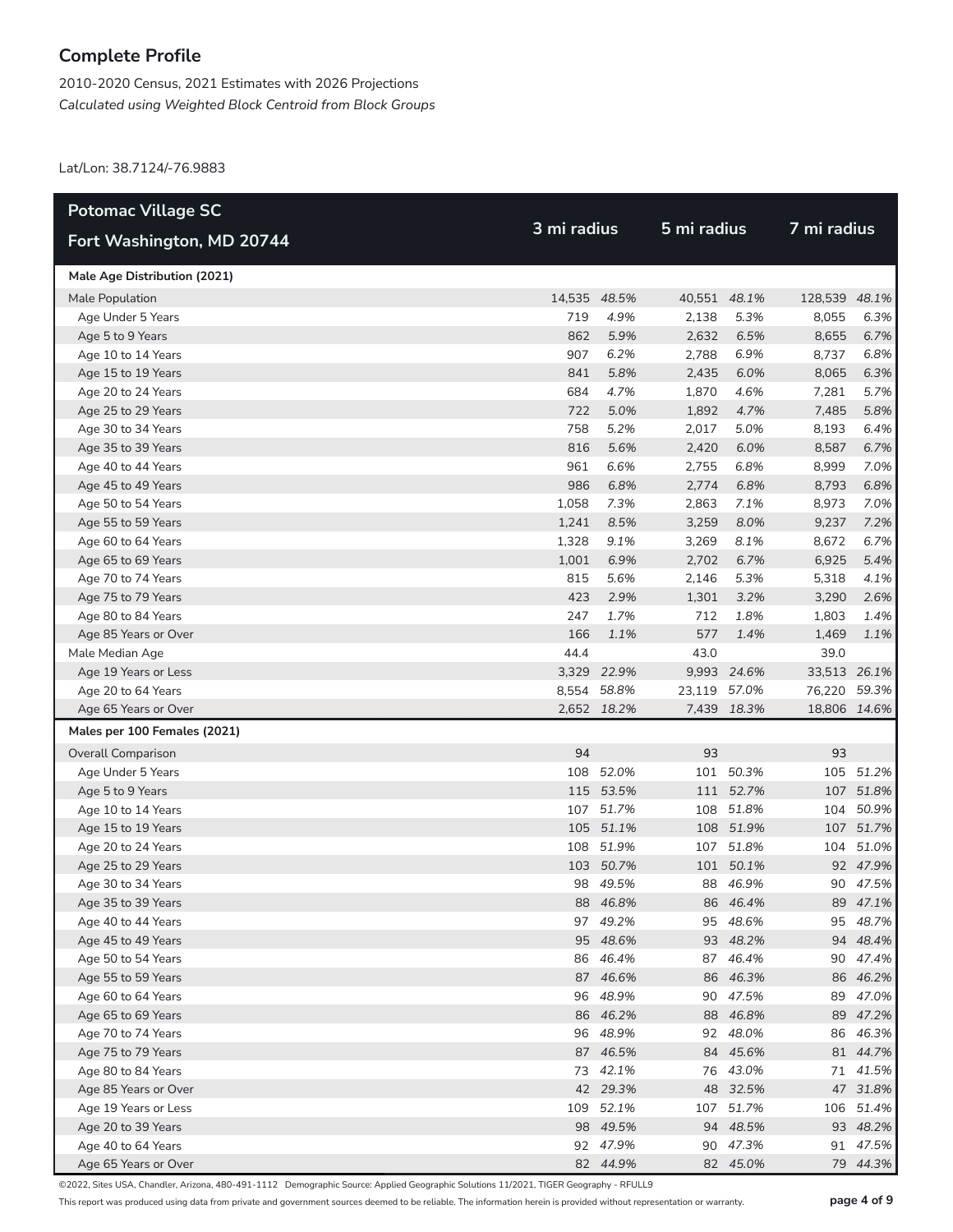2010-2020 Census, 2021 Estimates with 2026 Projections *Calculated using Weighted Block Centroid from Block Groups*

Lat/Lon: 38.7124/-76.9883

| <b>Potomac Village SC</b>                    |           |              |              | 5 mi radius |               |             |
|----------------------------------------------|-----------|--------------|--------------|-------------|---------------|-------------|
| Fort Washington, MD 20744                    |           | 3 mi radius  |              |             | 7 mi radius   |             |
| Household Type (2021)                        |           |              |              |             |               |             |
| <b>Total Households</b>                      | 10,323    |              | 29,394       |             | 97,185        |             |
| Households with Children                     |           | 3,411 33.0%  | 10,130 34.5% |             | 33,036 34.0%  |             |
| Average Household Size                       | 2.9       |              | 2.8          |             | 2.7           |             |
| Household Density per Square Mile            | 365       |              | 374          |             | 632           |             |
| <b>Population Family</b>                     |           | 26,810 89.5% | 75,385 89.4% |             | 229,241 85.8% |             |
| Population Non-Family                        | 2.886     | 9.6%         | 8,357        | 9.9%        | 35,959 13.5%  |             |
| <b>Population Group Quarters</b>             | 257       | 0.9%         | 538          | 0.6%        | 1,950         | 0.7%        |
| <b>Family Households</b>                     |           | 8,016 77.7%  | 22,611 76.9% |             | 68,217 70.2%  |             |
| Married Couple Households                    |           | 6,001 74.9%  | 17,024 75.3% |             | 47,695 69.9%  |             |
| Other Family Households with Children        |           | 2,015 25.1%  |              | 5,587 24.7% | 20,522 30.1%  |             |
| Family Households with Children              |           | 3,372 42.1%  | 10,042 44.4% |             | 32,680 47.9%  |             |
| Married Couple with Children                 |           | 2,309 68.5%  |              | 7,024 69.9% | 20,748 63.5%  |             |
| Other Family Households with Children        |           | 1,063 31.5%  |              | 3,018 30.1% | 11,932 36.5%  |             |
| Family Households No Children                |           | 4,644 57.9%  | 12,570 55.6% |             | 35,537 52.1%  |             |
| Married Couple No Children                   |           | 3,692 79.5%  | 10,000 79.6% |             | 26,947 75.8%  |             |
| Other Family Households No Children          |           | 952 20.5%    |              | 2,570 20.4% |               | 8,590 24.2% |
| Non-Family Households                        |           | 2,307 22.3%  |              | 6,783 23.1% | 28,967 29.8%  |             |
| Non-Family Households with Children          | 39        | 1.7%         | 89           | 1.3%        | 355           | 1.2%        |
| Non-Family Households No Children            | 2,268     | 98.3%        | 6,694        | 98.7%       | 28,612 98.8%  |             |
| Average Family Household Size                | 3.3       |              | 3.3          |             | 3.4           |             |
| Average Family Income                        | \$149,450 |              | \$162,914    |             | \$153,264     |             |
| Median Family Income                         | \$152,499 |              | \$159,375    |             | \$139,054     |             |
| Average Non-Family Household Size            | 1.3       |              | 1.2          |             | 1.2           |             |
| Marital Status (2021)                        |           |              |              |             |               |             |
| Population Age 15 Years or Over              | 25,204    |              | 69,649       |             | 217,540       |             |
| Never Married                                |           | 8,090 32.1%  | 22,180 31.8% |             | 78,075 35.9%  |             |
| <b>Currently Married</b>                     |           | 11,448 45.4% | 32,874 47.2% |             | 94,810 43.6%  |             |
| <b>Previously Married</b>                    |           | 5,666 22.5%  | 14,595 21.0% |             | 44,654 20.5%  |             |
| Separated                                    |           | 1,316 23.2%  |              | 3,518 24.1% | 11,674 26.1%  |             |
| Widowed                                      |           | 1,646 29.0%  |              | 4,277 29.3% | 10,822 24.2%  |             |
| Divorced                                     |           | 2,705 47.7%  |              | 6,800 46.6% | 22,159 49.6%  |             |
| <b>Educational Attainment (2021)</b>         |           |              |              |             |               |             |
| Adult Population Age 25 Years or Over        | 22,242    |              | 61,343       |             | 187,654       |             |
| Elementary (Grade Level 0 to 8)              | 800       | 3.6%         | 1,865        | 3.0%        | 8,029         | 4.3%        |
| Some High School (Grade Level 9 to 11)       | 928       | 4.2%         | 2,270        | 3.7%        | 8,362         | 4.5%        |
| High School Graduate                         |           | 4,640 20.9%  | 12,741 20.8% |             | 42,532        | 22.7%       |
| Some College                                 |           | 5,110 23.0%  | 12,781 20.8% |             | 38,520 20.5%  |             |
| Associate Degree Only                        | 1,563     | 7.0%         | 4,218        | 6.9%        | 13,131        | 7.0%        |
| <b>Bachelor Degree Only</b>                  |           | 5,144 23.1%  | 14,942 24.4% |             | 42,110 22.4%  |             |
| Graduate Degree                              |           | 4,057 18.2%  | 12,527 20.4% |             | 34,970 18.6%  |             |
| Any College (Some College or Higher)         |           | 15,875 71.4% | 44,468 72.5% |             | 128,731 68.6% |             |
| College Degree + (Bachelor Degree or Higher) |           | 9,202 41.4%  | 27,469 44.8% |             | 77,080        | 41.1%       |

©2022, Sites USA, Chandler, Arizona, 480-491-1112 Demographic Source: Applied Geographic Solutions 11/2021, TIGER Geography - RFULL9

This report was produced using data from private and government sources deemed to be reliable. The information herein is provided without representation or warranty. **page 5 of 9**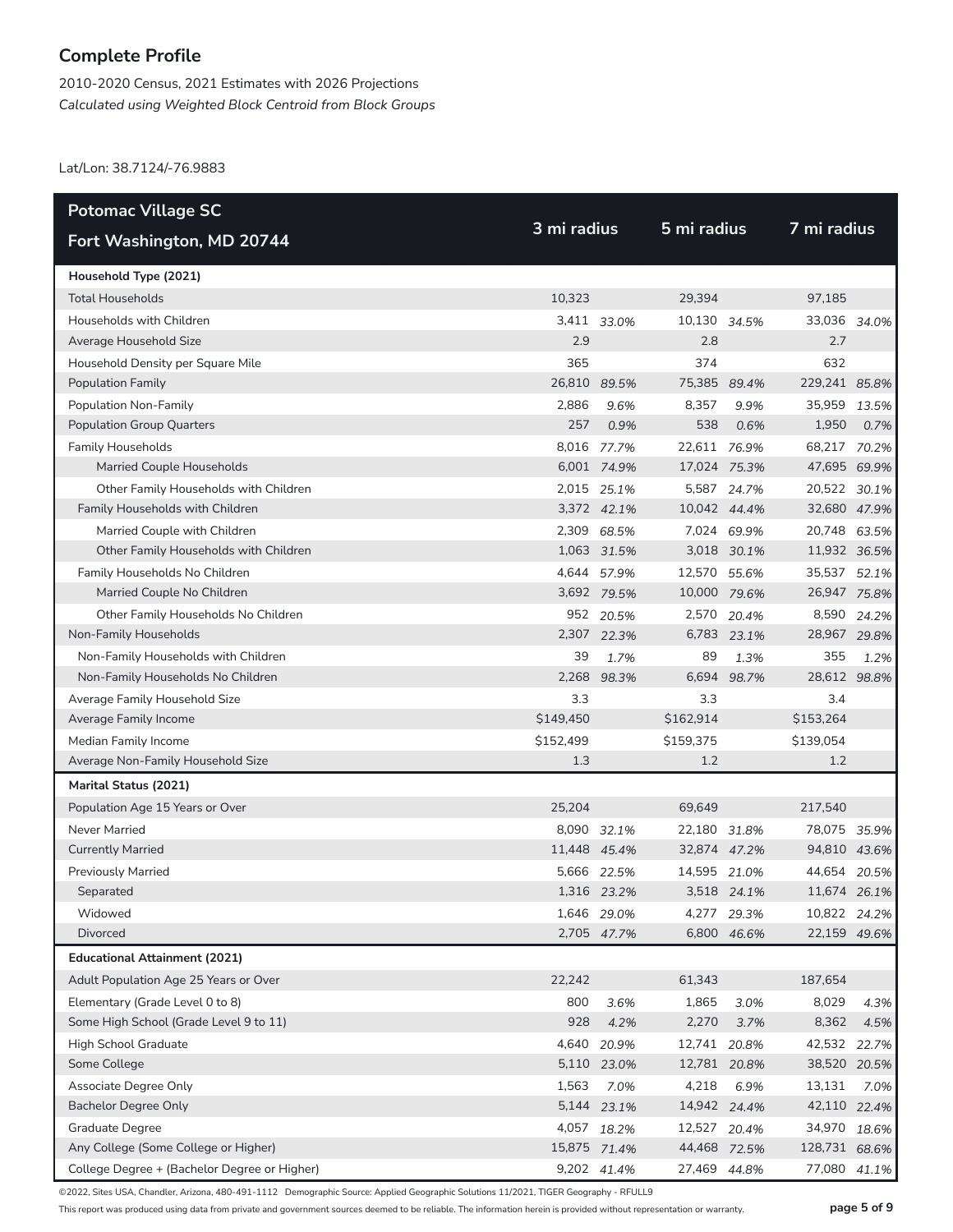2010-2020 Census, 2021 Estimates with 2026 Projections *Calculated using Weighted Block Centroid from Block Groups*

Lat/Lon: 38.7124/-76.9883

| <b>Potomac Village SC</b>                      |              |              |              |             | 7 mi radius   |       |
|------------------------------------------------|--------------|--------------|--------------|-------------|---------------|-------|
| Fort Washington, MD 20744                      |              | 3 mi radius  |              | 5 mi radius |               |       |
| Housing                                        |              |              |              |             |               |       |
| Total Housing Units (2021)                     | 10,686       |              | 30,618       |             | 101,709       |       |
| Total Housing Units (2020)                     | 10,632       |              | 30,348       |             | 100,947       |       |
| Historical Annual Growth (2020-2021)           | 54           |              | 270          |             | 762           |       |
| Housing Units Occupied (2021)                  | 10,323 96.6% |              | 29,394 96.0% |             | 97,185 95.6%  |       |
| Housing Units Owner-Occupied                   |              | 9,200 89.1%  | 25,463 86.6% |             | 69,817 71.8%  |       |
| Housing Units Renter-Occupied                  |              | 1,123 10.9%  |              | 3,931 13.4% | 27,368 28.2%  |       |
| Housing Units Vacant (2021)                    | 363          | 3.4%         | 1,224        | 4.0%        | 4,524         | 4.4%  |
| Household Size (2021)                          |              |              |              |             |               |       |
| <b>Total Households</b>                        | 10,323       |              | 29,394       |             | 97,185        |       |
| 1 Person Households                            |              | 1,893 18.3%  |              | 5,638 19.2% | 23,852 24.5%  |       |
| 2 Person Households                            |              | 3,280 31.8%  |              | 9,222 31.4% | 28,746 29.6%  |       |
| 3 Person Households                            |              | 2,025 19.6%  |              | 5,587 19.0% | 17,290 17.8%  |       |
| 4 Person Households                            |              | 1,624 15.7%  |              | 4,800 16.3% | 14,252 14.7%  |       |
| 5 Person Households                            | 783          | 7.6%         | 2,348        | 8.0%        | 7,264         | 7.5%  |
| 6 Person Households                            | 377          | 3.7%         | 991          | 3.4%        | 3,158         | 3.2%  |
| 7 or More Person Households                    | 341          | 3.3%         | 809          | 2.8%        | 2,622         | 2.7%  |
| Household Income Distribution (2021)           |              |              |              |             |               |       |
| HH Income \$200,000 or More                    |              | 2,550 24.7%  |              | 7,723 26.3% | 19,454 20.0%  |       |
| HH Income \$150,000 to \$199,999               |              | 1,715 16.6%  |              | 4,335 14.7% | 12,148 12.5%  |       |
| HH Income \$125,000 to \$149,999               |              | 1,248 12.1%  |              | 3,135 10.7% | 9,458         | 9.7%  |
| HH Income \$100,000 to \$124,999               |              | 1,140 11.0%  |              | 3,517 12.0% | 11,467 11.8%  |       |
| HH Income \$75,000 to \$99,999                 |              | 1,250 12.1%  |              | 3,696 12.6% | 13,573 14.0%  |       |
| HH Income \$50,000 to \$74,999                 |              | 1,201 11.6%  |              | 3,227 11.0% | 13,183 13.6%  |       |
| HH Income \$35,000 to \$49,999                 | 395          | 3.8%         | 1,162        | 4.0%        | 6,106         | 6.3%  |
| HH Income \$25,000 to \$34,999                 | 254          | 2.5%         | 906          | 3.1%        | 3,994         | 4.1%  |
| HH Income \$15,000 to \$24,999                 | 227          | 2.2%         | 708          | 2.4%        | 2,971         | 3.1%  |
| HH Income \$10,000 to \$14,999                 | 63           | 0.6%         | 254          | 0.9%        | 1,446         | 1.5%  |
| HH Income Under \$10,000                       | 280          | 2.7%         | 732          | 2.5%        | 3,384         | 3.5%  |
| Household Vehicles (2021)                      |              |              |              |             |               |       |
| Households 0 Vehicles Available                | 307          | 3.0%         | 781          | 2.7%        | 4,864         | 5.0%  |
| Households 1 Vehicle Available                 |              | 1,974 19.1%  |              | 6,731 22.9% | 30,545 31.4%  |       |
| Households 2 Vehicles Available                |              | 3,801 36.8%  | 11,160 38.0% |             | 34,732 35.7%  |       |
| Households 3 or More Vehicles Available        |              | 4,241 41.1%  | 10,722 36.5% |             | 27,043 27.8%  |       |
| Total Vehicles Available                       | 24,285       |              | 66,212       |             | 193,934       |       |
| Average Vehicles per Household                 | 2.4          |              | 2.3          |             | 2.0           |       |
| Owner-Occupied Household Vehicles              |              | 22,533 92.8% | 59,618 90.0% |             | 156,316 80.6% |       |
| Average Vehicles per Owner-Occupied Household  | 2.4          |              | 2.3          |             | 2.2           |       |
| Renter-Occupied Household Vehicles             | 1,752        | 7.2%         |              | 6,594 10.0% | 37,619 19.4%  |       |
| Average Vehicles per Renter-Occupied Household | 1.6          |              | 1.7          |             | 1.4           |       |
| Travel Time (2021)                             |              |              |              |             |               |       |
| Worker Base Age 16 years or Over               | 14,868       |              | 40,751       |             | 131,938       |       |
| Travel to Work in 14 Minutes or Less           | 626          | 4.2%         | 2,733        | 6.7%        | 12,984        | 9.8%  |
| Travel to Work in 15 to 29 Minutes             |              | 2,161 14.5%  |              | 7,495 18.4% | 27,708 21.0%  |       |
| Travel to Work in 30 to 59 Minutes             |              | 7,164 48.2%  | 18,212 44.7% |             | 53,589        | 40.6% |
| Travel to Work in 60 Minutes or More           |              | 4,134 27.8%  | 10,026 24.6% |             | 31,657 24.0%  |       |
| Work at Home                                   | 783          | 5.3%         | 2,286        | 5.6%        | 6,001         | 4.5%  |
| Average Minutes Travel to Work                 | 46.8         |              | 41.9         |             | 40.0          |       |

©2022, Sites USA, Chandler, Arizona, 480-491-1112 Demographic Source: Applied Geographic Solutions 11/2021, TIGER Geography - RFULL9

This report was produced using data from private and government sources deemed to be reliable. The information herein is provided without representation or warranty. **page 6 of 9**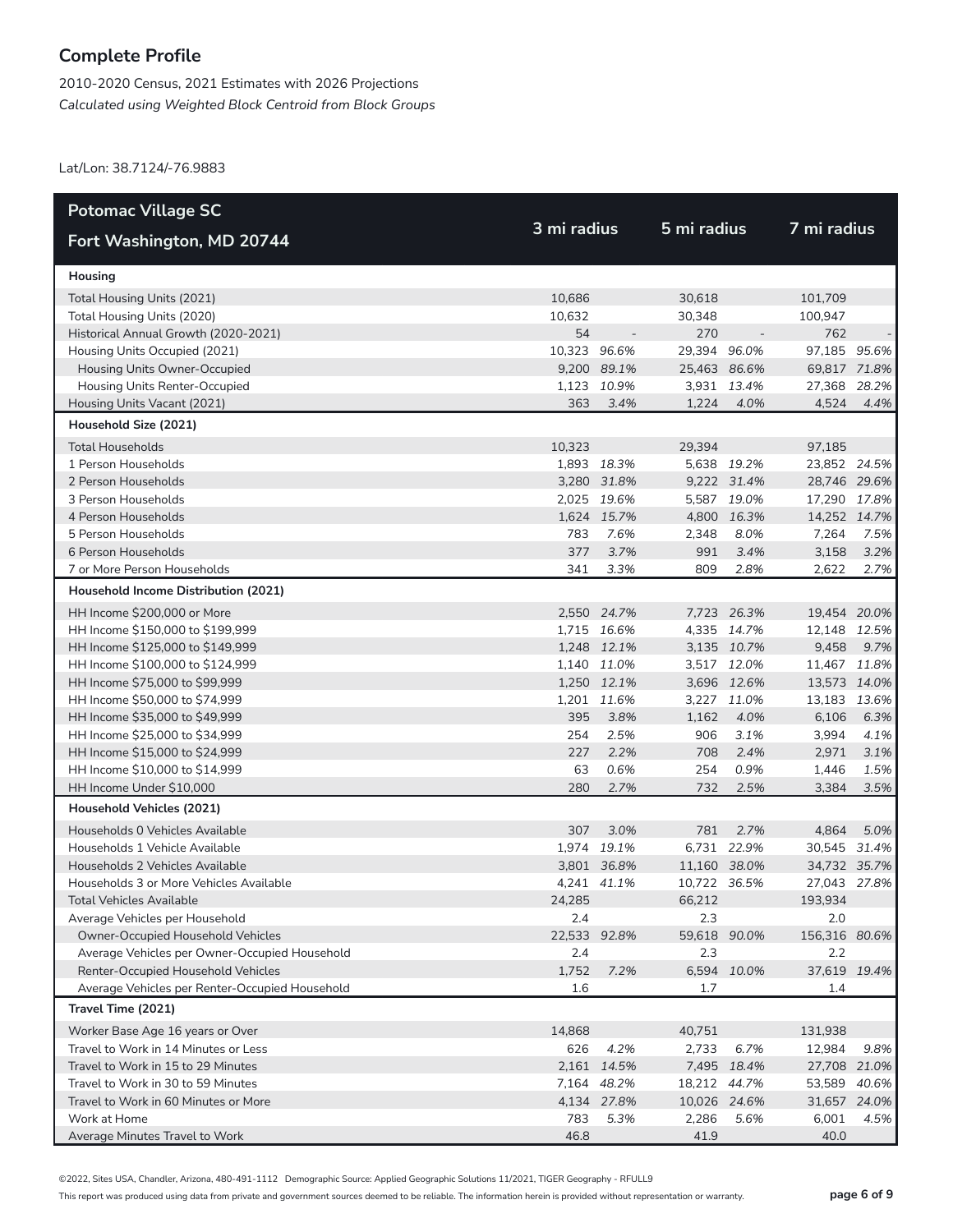2010-2020 Census, 2021 Estimates with 2026 Projections *Calculated using Weighted Block Centroid from Block Groups*

Lat/Lon: 38.7124/-76.9883

| <b>Potomac Village SC</b>                      |              |                          |              |                          |               |          |  |
|------------------------------------------------|--------------|--------------------------|--------------|--------------------------|---------------|----------|--|
| Fort Washington, MD 20744                      | 3 mi radius  |                          | 5 mi radius  |                          | 7 mi radius   |          |  |
| Transportation To Work (2021)                  |              |                          |              |                          |               |          |  |
| Worker Base Age 16 years or Over               | 14,868       |                          | 40,751       |                          | 131,938       |          |  |
| Drive to Work Alone                            | 11,165 75.1% |                          | 29,870 73.3% |                          | 94,504 71.6%  |          |  |
| Drive to Work in Carpool                       |              | 1,720 11.6%              |              | 4,115 10.1%              | 12,923        | 9.8%     |  |
| Travel to Work by Public Transportation        | 1,032        | 6.9%                     | 3,587        | 8.8%                     | 14,723        | 11.2%    |  |
| Drive to Work on Motorcycle                    |              |                          | 23           |                          | 140           | 0.1%     |  |
| Bicycle to Work                                | 20           | 0.1%                     | 147          | 0.4%                     | 411           | 0.3%     |  |
| Walk to Work                                   | 32           | 0.2%                     | 196          | 0.5%                     | 1,712         | 1.3%     |  |
| <b>Other Means</b>                             | 116          | 0.8%                     | 527          | 1.3%                     | 1,524         | 1.2%     |  |
| Work at Home                                   | 783          | 5.3%                     | 2,286        | 5.6%                     | 6,001         | 4.5%     |  |
| Daytime Demographics (2021)                    |              |                          |              |                          |               |          |  |
| <b>Total Businesses</b>                        | 1,020        |                          | 2,554        |                          | 8,659         |          |  |
| <b>Total Employees</b>                         | 5,826        |                          | 14,886       |                          | 65,869        |          |  |
| Company Headquarter Businesses                 | 17           | 1.7%                     | 45           | 1.8%                     | 192           | 2.2%     |  |
| Company Headquarter Employees                  | 266          | 4.6%                     | 721          | 4.8%                     | 3,593         | 5.5%     |  |
| <b>Employee Population per Business</b>        |              | 5.7 to 1                 |              | 5.8 to 1                 |               | 7.6 to 1 |  |
| <b>Residential Population per Business</b>     | 29.4 to 1    |                          | 33.0 to 1    |                          | 30.9 to 1     |          |  |
| Adj. Daytime Demographics Age 16 Years or Over | 15.719       |                          | 42,141       |                          | 145,851       |          |  |
| <b>Labor Force</b>                             |              |                          |              |                          |               |          |  |
| Labor Population Age 16 Years or Over (2021)   | 24,873       |                          | 68,664       |                          | 214,406       |          |  |
| Labor Force Total Males (2021)                 | 11,890 47.8% |                          | 32,496 47.3% |                          | 101,469       | 47.3%    |  |
| Male Civilian Employed                         |              | 7,601 63.9%              | 20,394 62.8% |                          | 65,737 64.8%  |          |  |
| Male Civilian Unemployed                       | 617          | 5.2%                     | 1,556        | 4.8%                     | 5,043         | 5.0%     |  |
| Males in Armed Forces                          | 102          | 0.9%                     | 525          | 1.6%                     | 1,865         | 1.8%     |  |
| Males Not in Labor Force                       |              | 3,569 30.0%              | 10,021 30.8% |                          | 28,824        | 28.4%    |  |
| Labor Force Total Females (2021)               |              | 12,983 52.2%             | 36,167 52.7% |                          | 112,937 52.7% |          |  |
| Female Civilian Employed                       | 7,267        | 56.0%                    | 20,358       | 56.3%                    | 66,201        | 58.6%    |  |
| Female Civilian Unemployed                     | 564          | 4.3%                     | 1,358        | 3.8%                     | 4,431         | 3.9%     |  |
| <b>Females in Armed Forces</b>                 | 10           | $\overline{\phantom{a}}$ | 132          | 0.4%                     | 620           | 0.5%     |  |
| Females Not in Labor Force                     |              | 5,143 39.6%              | 14,320 39.6% |                          | 41,684 36.9%  |          |  |
| Unemployment Rate                              | 1,181        | 4.7%                     | 2,913        | 4.2%                     | 9,474         | 4.4%     |  |
| Occupation (2021)                              |              |                          |              |                          |               |          |  |
| Occupation Population Age 16 Years or Over     | 14,868       |                          | 40,751       |                          | 131,938       |          |  |
| <b>Occupation Total Males</b>                  |              | 7,601 51.1%              | 20,394 50.0% |                          | 65,737 49.8%  |          |  |
| <b>Occupation Total Females</b>                |              | 7,267 48.9%              | 20,358 50.0% |                          | 66,201 50.2%  |          |  |
| Management, Business, Financial Operations     | 2,968        | $\sim$                   |              | 8,777 21.5%              | 26,103 19.8%  |          |  |
| Professional, Related                          |              | 4,188 28.2%              | 11,516 28.3% |                          | 34,193 25.9%  |          |  |
| Service                                        |              | 2,451 16.5%              |              | 6,821 16.7%              | 25,212 19.1%  |          |  |
| Sales, Office                                  |              | 2,635 17.7%              |              | 7,161 17.6%              | 22,845 17.3%  |          |  |
| Farming, Fishing, Forestry                     |              |                          | 4            | $\overline{\phantom{a}}$ | 11            |          |  |
| Construction, Extraction, Maintenance          | 1,459        | 9.8%                     | 3,439        | 8.4%                     | 12,537        | 9.5%     |  |
| Production, Transport, Material Moving         | 1,168        | 7.9%                     | 3,034        | 7.4%                     | 11,036        | 8.4%     |  |
| <b>White Collar Workers</b>                    |              | 9,791 65.8%              | 27,454 67.4% |                          | 83,141 63.0%  |          |  |
| <b>Blue Collar Workers</b>                     |              | 5,078 34.2%              | 13,297 32.6% |                          | 48,797        | 37.0%    |  |

©2022, Sites USA, Chandler, Arizona, 480-491-1112 Demographic Source: Applied Geographic Solutions 11/2021, TIGER Geography - RFULL9

This report was produced using data from private and government sources deemed to be reliable. The information herein is provided without representation or warranty. **page 7 of 9**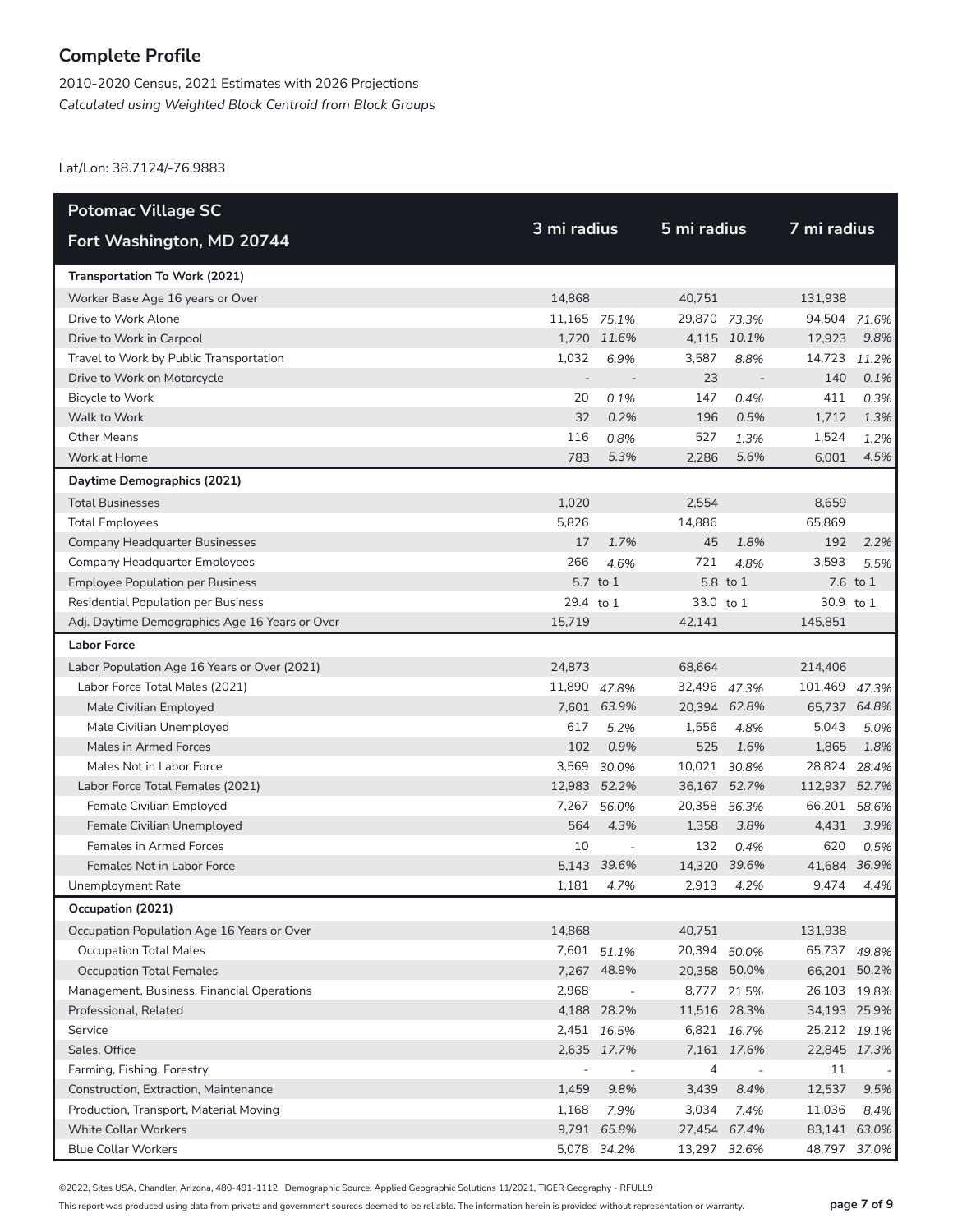2010-2020 Census, 2021 Estimates with 2026 Projections *Calculated using Weighted Block Centroid from Block Groups*

Lat/Lon: 38.7124/-76.9883

| <b>Potomac Village SC</b>          |                          |                          |                          |                          |              |             |
|------------------------------------|--------------------------|--------------------------|--------------------------|--------------------------|--------------|-------------|
| Fort Washington, MD 20744          | 3 mi radius              |                          | 5 mi radius              |                          | 7 mi radius  |             |
| Units In Structure (2021)          |                          |                          |                          |                          |              |             |
| <b>Total Units</b>                 | 9,050                    |                          | 26,221                   |                          | 88,203       |             |
| 1 Detached Unit                    |                          | 8,090 89.4%              | 22,805 87.0%             |                          | 57,159 64.8% |             |
| 1 Attached Unit                    |                          | 1,394 15.4%              |                          | 3,829 14.6%              | 16,778 19.0% |             |
| 2 Units                            | 43                       | 0.5%                     | 105                      | 0.4%                     | 437          | 0.5%        |
| 3 to 4 Units                       | 26                       | 0.3%                     | 92                       | 0.4%                     | 1,379        | 1.6%        |
| 5 to 9 Units                       | 104                      | 1.2%                     | 415                      | 1.6%                     | 3,696        | 4.2%        |
| 10 to 19 Units                     | 243                      | 2.7%                     | 928                      | 3.5%                     | 7,572        | 8.6%        |
| 20 to 49 Units                     | 78                       | 0.9%                     | 177                      | 0.7%                     | 1,537        | 1.7%        |
| 50 or More Units                   | 239                      | 2.6%                     | 876                      | 3.3%                     | 7,139        | 8.1%        |
| Mobile Home or Trailer             | 106                      | 1.2%                     | 166                      | 0.6%                     | 1,453        | 1.6%        |
| <b>Other Structure</b>             | $\overline{\phantom{a}}$ |                          | $\overline{\phantom{a}}$ |                          | 36           |             |
| Homes Built By Year (2021)         |                          |                          |                          |                          |              |             |
| Homes Built 2014 or later          | 343                      | 3.2%                     | 963                      | 3.1%                     | 3,058        | 3.0%        |
| Homes Built 2010 to 2013           | 411                      | 3.8%                     | 769                      | 2.5%                     | 2,709        | 2.7%        |
| Homes Built 2000 to 2009           |                          | 1,621 15.2%              |                          | 3,655 11.9%              | 12,105 11.9% |             |
| Homes Built 1990 to 1999           |                          | 1,712 16.0%              |                          | 4,819 15.7%              | 15,202 14.9% |             |
| Homes Built 1980 to 1989           |                          | 1,709 16.0%              |                          | 4,447 14.5%              | 15,133 14.9% |             |
| Homes Built 1970 to 1979           |                          | 1,885 17.6%              |                          | 5,251 17.1%              | 15,972 15.7% |             |
| Homes Built 1960 to 1969           |                          | 1,382 12.9%              |                          | 4,780 15.6%              | 16,078 15.8% |             |
| Homes Built 1950 to 1959           | 675                      | 6.3%                     | 2,997                    | 9.8%                     | 10,619 10.4% |             |
| Homes Built 1940 to 1949           | 346                      | 3.2%                     | 1,089                    | 3.6%                     | 3,948        | 3.9%        |
| Homes Built Before 1939            | 241                      | 2.3%                     | 624                      | 2.0%                     | 2,360        | 2.3%        |
| Median Age of Homes                | 33.5 yrs                 |                          | 35.8 yrs                 |                          | 36.4 yrs     |             |
| Home Values (2021)                 |                          |                          |                          |                          |              |             |
| Owner Specified Housing Units      | 9,200                    |                          | 25,463                   |                          | 69,817       |             |
| Home Values \$1,000,000 or More    | 106                      | 1.2%                     | 785                      | 3.1%                     | 2,590        | 3.7%        |
| Home Values \$750,000 to \$999,999 | 148                      | 1.6%                     | 1,663                    | 6.5%                     | 3,956        | 5.7%        |
| Home Values \$500,000 to \$749,999 |                          | 1,147 12.5%              | 4,790                    | 18.8%                    | 10,702 15.3% |             |
| Home Values \$400,000 to \$499,999 |                          | 2,214 24.1%              |                          | 4,533 17.8%              | 11,021 15.8% |             |
| Home Values \$300,000 to \$399,999 |                          | 3,511 38.2%              |                          | 7,710 30.3%              | 20,217 29.0% |             |
| Home Values \$250,000 to \$299,999 |                          | 1,201 13.1%              |                          | 3,107 12.2%              |              | 9,483 13.6% |
| Home Values \$200,000 to \$249,999 | 484                      | 5.3%                     | 1,568                    | 6.2%                     | 6,054        | 8.7%        |
| Home Values \$175,000 to \$199,999 | 116                      | 1.3%                     | 334                      | 1.3%                     | 1,630        | 2.3%        |
| Home Values \$150,000 to \$174,999 | 65                       | 0.7%                     | 259                      | 1.0%                     | 1,332        | 1.9%        |
| Home Values \$125,000 to \$149,999 | 21                       | 0.2%                     | 174                      | 0.7%                     | 646          | 0.9%        |
| Home Values \$100,000 to \$124,999 | 18                       | 0.2%                     | 101                      | 0.4%                     | 311          | 0.4%        |
| Home Values \$90,000 to \$99,999   | 3                        |                          | 29                       | 0.1%                     | 69           |             |
| Home Values \$80,000 to \$89,999   | 3                        | $\overline{\phantom{m}}$ | 16                       | $\overline{\phantom{0}}$ | 65           |             |
| Home Values \$70,000 to \$79,999   | $\sqrt{6}$               | $\overline{\phantom{0}}$ | 21                       |                          | 68           |             |
| Home Values \$60,000 to \$69,999   | 6                        | $\overline{\phantom{a}}$ | 25                       | $\overline{\phantom{m}}$ | 147          | 0.2%        |
| Home Values \$50,000 to \$59,999   | 3                        | $\overline{a}$           | 27                       | 0.1%                     | 169          | 0.2%        |
| Home Values \$35,000 to \$49,999   | 32                       | 0.3%                     | 55                       | 0.2%                     | 175          | 0.3%        |
| Home Values \$25,000 to \$34,999   | 30                       | 0.3%                     | 67                       | 0.3%                     | 266          | 0.4%        |
| Home Values \$10,000 to \$24,999   | 12                       | 0.1%                     | 26                       | 0.1%                     | 396          | 0.6%        |
| Home Values Under \$10,000         | 78                       | 0.8%                     | 174                      | 0.7%                     | 521          | 0.7%        |
| Owner-Occupied Median Home Value   | \$380,835                |                          | \$429,048                |                          | \$411,842    |             |
| Renter-Occupied Median Rent        | \$1,590                  |                          | \$1,697                  |                          | \$1,573      |             |

©2022, Sites USA, Chandler, Arizona, 480-491-1112 Demographic Source: Applied Geographic Solutions 11/2021, TIGER Geography - RFULL9

This report was produced using data from private and government sources deemed to be reliable. The information herein is provided without representation or warranty. **page 8 of 9**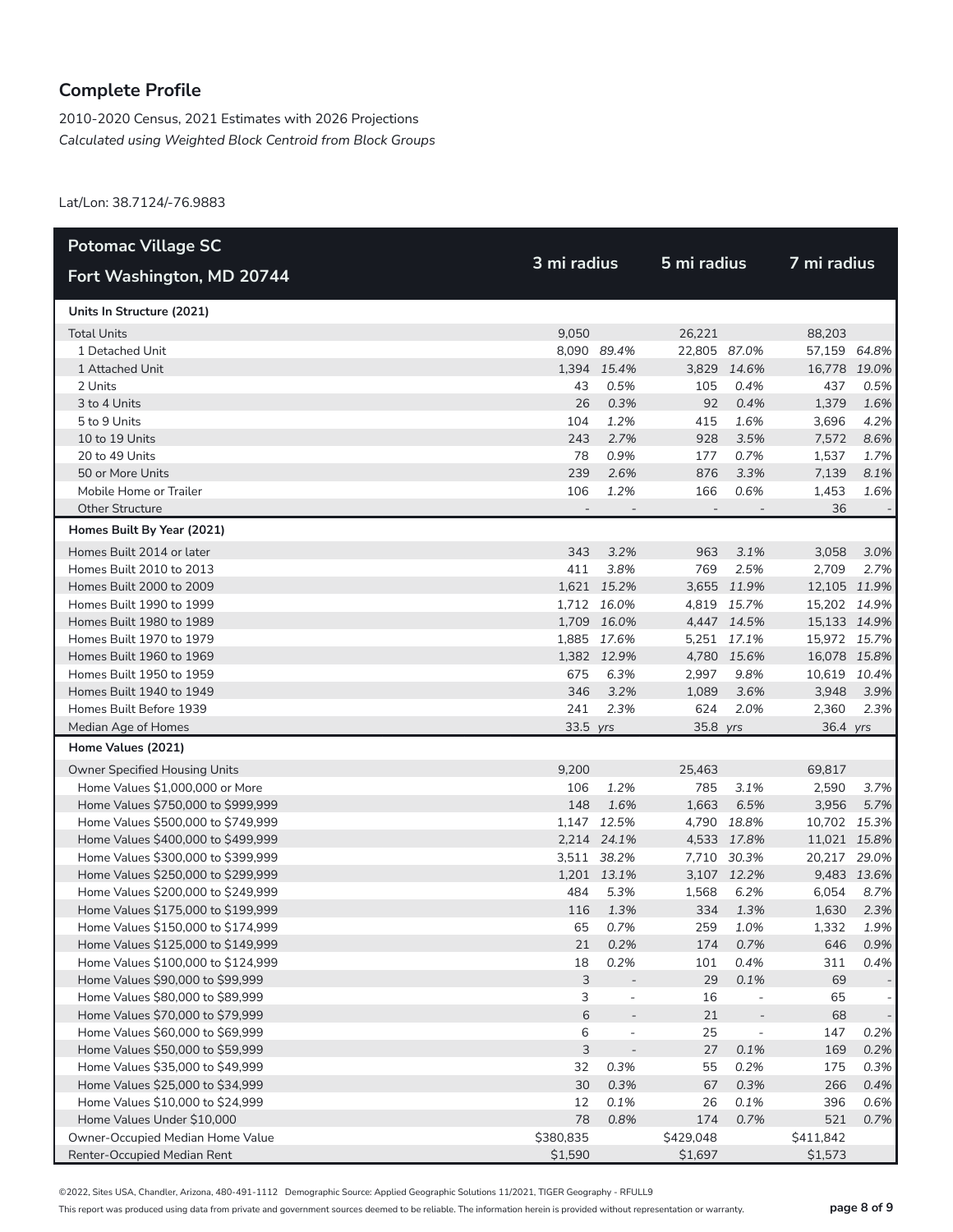2010-2020 Census, 2021 Estimates with 2026 Projections *Calculated using Weighted Block Centroid from Block Groups*

Lat/Lon: 38.7124/-76.9883

| <b>Potomac Village SC</b>                       |               |               |               |       |               |       |
|-------------------------------------------------|---------------|---------------|---------------|-------|---------------|-------|
| Fort Washington, MD 20744                       | 3 mi radius   |               | 5 mi radius   |       | 7 mi radius   |       |
| <b>Total Annual Consumer Expenditure (2021)</b> |               |               |               |       |               |       |
| <b>Total Household Expenditure</b>              | \$905.37 M    |               | \$2.76 B      |       | \$8.45 B      |       |
| <b>Total Non-Retail Expenditure</b>             | \$480.67 M    |               | \$1.47 B      |       | \$4.49 B      |       |
| <b>Total Retail Expenditure</b>                 | \$424.7 M     |               | \$1.29B       |       | \$3.96B       |       |
| Apparel                                         | \$32.84 M     |               | \$100.31 M    |       | \$305.7 M     |       |
| Contributions                                   | \$32.69 M     |               | \$100.7 M     |       | \$299.09 M    |       |
| Education                                       | \$32.5 M      |               | \$100.31 M    |       | \$294.91 M    |       |
| Entertainment                                   | \$53.48 M     |               | \$163.13 M    |       | \$493.75 M    |       |
| Food and Beverages                              | \$129.97 M    |               | \$395.51 M    |       | \$1.22B       |       |
| Furnishings and Equipment                       | \$33.01 M     |               | \$100.52 M    |       | \$304.94 M    |       |
| Gifts                                           | \$24.99 M     |               | \$77.43 M     |       | \$229.69 M    |       |
| <b>Health Care</b>                              | \$73.02 M     |               | \$221.82 M    |       | \$684.14 M    |       |
| <b>Household Operations</b>                     | \$36.81 M     |               | \$112.63 M    |       | \$340.97 M    |       |
| Miscellaneous Expenses                          | \$17.36 M     |               | \$52.91 M     |       | \$161.35 M    |       |
| Personal Care                                   | \$12.14 M     |               | \$36.98 M     |       | \$113.35 M    |       |
| Personal Insurance                              | \$7.14 M      |               | \$21.81 M     |       | \$64.7 M      |       |
| Reading                                         | \$2.01 M      |               | \$6.14 M      |       | \$18.65 M     |       |
| Shelter                                         | \$188.55 M    |               | \$575.22 M    |       | \$1.77 B      |       |
| Tobacco                                         | \$4.3 M       |               | \$13 M        |       | \$42.6 M      |       |
| Transportation                                  | \$163.35 M    |               | \$496.24 M    |       | \$1.52 B      |       |
| Utilities                                       | \$61.22 M     |               | \$185.86 M    |       | \$581.03 M    |       |
| Monthly Household Consumer Expenditure (2021)   |               |               |               |       |               |       |
| <b>Total Household Expenditure</b>              | \$7,309       |               | \$7,826       |       | \$7,244       |       |
| Total Non-Retail Expenditure                    | \$3,880       | 53.1%         | \$4,161 53.2% |       | \$3,846       | 53.1% |
| <b>Total Retail Expenditures</b>                |               | \$3,428 46.9% | \$3,665 46.8% |       | \$3,398 46.9% |       |
| Apparel                                         | \$265         | 3.6%          | \$284         | 3.6%  | \$262         | 3.6%  |
| Contributions                                   | \$264         | 3.6%          | \$285         | 3.6%  | \$256         | 3.5%  |
| Education                                       | \$262         | 3.6%          | \$284         | 3.6%  | \$253         | 3.5%  |
| Entertainment                                   | \$432         | 5.9%          | \$462         | 5.9%  | \$423         | 5.8%  |
| Food and Beverages                              | \$1,049 14.4% |               | \$1,121 14.3% |       | \$1,046       | 14.4% |
| Furnishings and Equipment                       | \$266         | 3.6%          | \$285         | 3.6%  | \$261         | 3.6%  |
| Gifts                                           | \$202         | 2.8%          | \$220         | 2.8%  | \$197         | 2.7%  |
| Health Care                                     | \$589         | 8.1%          | \$629         | 8.0%  | \$587         | 8.1%  |
| <b>Household Operations</b>                     | \$297         | 4.1%          | \$319         | 4.1%  | \$292         | 4.0%  |
| Miscellaneous Expenses                          | \$140         | 1.9%          | \$150         | 1.9%  | \$138         | 1.9%  |
| Personal Care                                   | \$98          | 1.3%          | \$105         | 1.3%  | \$97          | 1.3%  |
| Personal Insurance                              | \$58          | 0.8%          | \$62          | 0.8%  | \$55          | 0.8%  |
| Reading                                         | \$16          | 0.2%          | \$17          | 0.2%  | \$16          | 0.2%  |
| Shelter                                         |               | \$1,522 20.8% | \$1,631 20.8% |       | \$1,517       | 20.9% |
| Tobacco                                         | \$35          | 0.5%          | \$37          | 0.5%  | \$37          | 0.5%  |
| Transportation                                  |               | \$1,319 18.0% | \$1,407       | 18.0% | \$1,307 18.0% |       |
| Utilities                                       | \$494         | 6.8%          | \$527         | 6.7%  | \$498         | 6.9%  |

©2022, Sites USA, Chandler, Arizona, 480-491-1112 Demographic Source: Applied Geographic Solutions 11/2021, TIGER Geography - RFULL9

This report was produced using data from private and government sources deemed to be reliable. The information herein is provided without representation or warranty. **page 9 of 9**